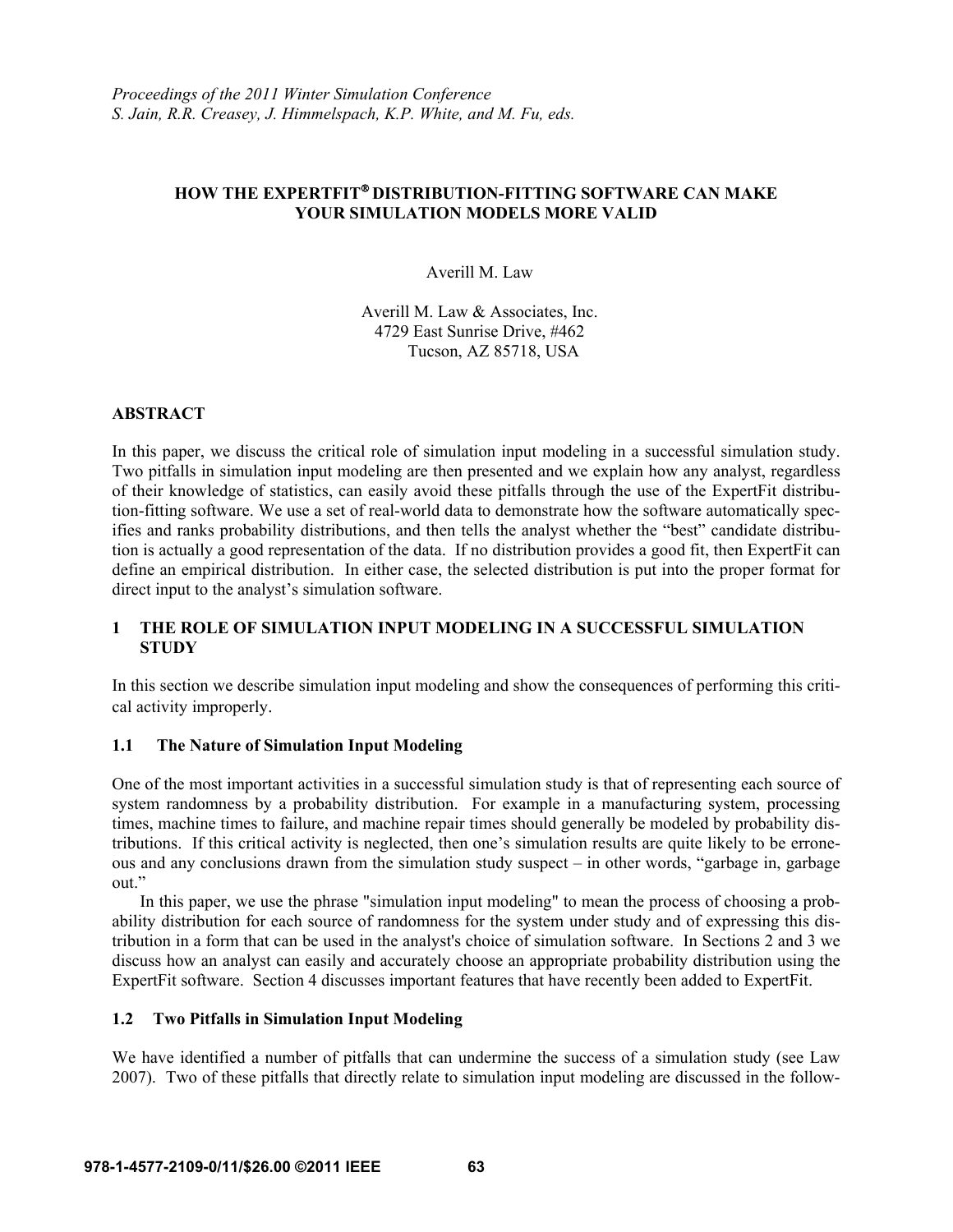ing two sections [see our website www.averill-law.com ("ExpertFit Distribution-Fitting Software") for a more comprehensive discussion of ExpertFit, in general].

## **1.2.1 Pitfall Number 1: Replacing a Distribution by its Mean**

Simulation analysts have sometimes replaced an input probability distribution by its perceived mean in their simulation models. This practice may be caused by a lack of understanding of this issue on the part of the analyst or by lack of information on the actual form of the distribution (e.g., only an estimate of the mean of the distribution is available). Such a practice may produce completely erroneous simulation results, as is shown by the following example.

Consider a single-server queueing system (e.g., a manufacturing system consisting of a single machine tool) at which jobs arrive to be processed. Suppose that the mean interarrival time of jobs is 1 minute and that the mean service time is 0.99 minute. Suppose further that the interarrival times and service times each have an exponential distribution. Then it can be shown that the long-run average delay in queue is *approximately 98*. On the other hand, suppose we were to follow the dangerous practice of replacing each source of randomness with a constant value. If we assume that each interarrival time is *exactly* 1 minute and each service time is *exactly* 0.99 minute, *then each job is finished before the next arrives and no job ever waits in the queue*! The variability of the probability distributions, rather than just their means, has a significant effect on the congestion level in most queueing-type (e.g., manufacturing, service, and transportation) systems.

#### **1.2.2 Pitfall Number 2: Using the Wrong Distribution**

We have seen the importance of using a distribution to represent a source of randomness. However, as we will now see, the actual distribution used is also critical. It should be noted that many simulation practitioners and simulation books widely use normal input distributions, even though in our experience this distribution will *rarely* be appropriate to model a source of randomness such as service times.

Suppose for the queueing system in Section 1.2.1 that jobs have exponential interarrival times with a mean of 1 minute. We have 98 service times that have been collected from the system, but their underlying probability distribution is unknown. Using ExpertFit, we fit the best Weibull distribution and the best normal distribution (and others) to the observed service-time data. However, as shown by the analysis in Section 6.7 of Law (2007), the *Weibull distribution* actually provides the best overall model for the data.

We then made 100 independent simulation runs of length 10,000 delays of the system using *each* of the fitted distributions. The overall average delay in the queue (i.e., based on 1,000,000 delays) for the Weibull distribution was 2.69, which should be close to the average delay in queue for the actual system. On the other hand, the average delay in queue for the normal distribution was 3.31, corresponding to a *model output error of 23 percent*. It is interesting to see how poorly the normal distribution works, given that it is the most well-known distribution.

We will see in Section 2 how the use of ExpertFit makes choosing an appropriate probability distribution a quick and easy process.

## **1.3 Advantages of Using ExpertFit**

With the assistance of ExpertFit, an analyst, regardless of their prior knowledge of statistics, can avoid the two pitfalls introduced above. When system data are available, a complete analysis with the package takes just minutes. The package identifies the "best" of the candidate probability distributions, and also tells the analyst whether the fitted distribution is good enough to actually use in the simulation model. If none of the candidate distributions provides an adequate fit, then ExpertFit can construct an empirical distribution. In either case, the selected distribution can be represented automatically in the analyst's choice of simulation software. Appropriate probability distributions can also be selected when no system data are availa-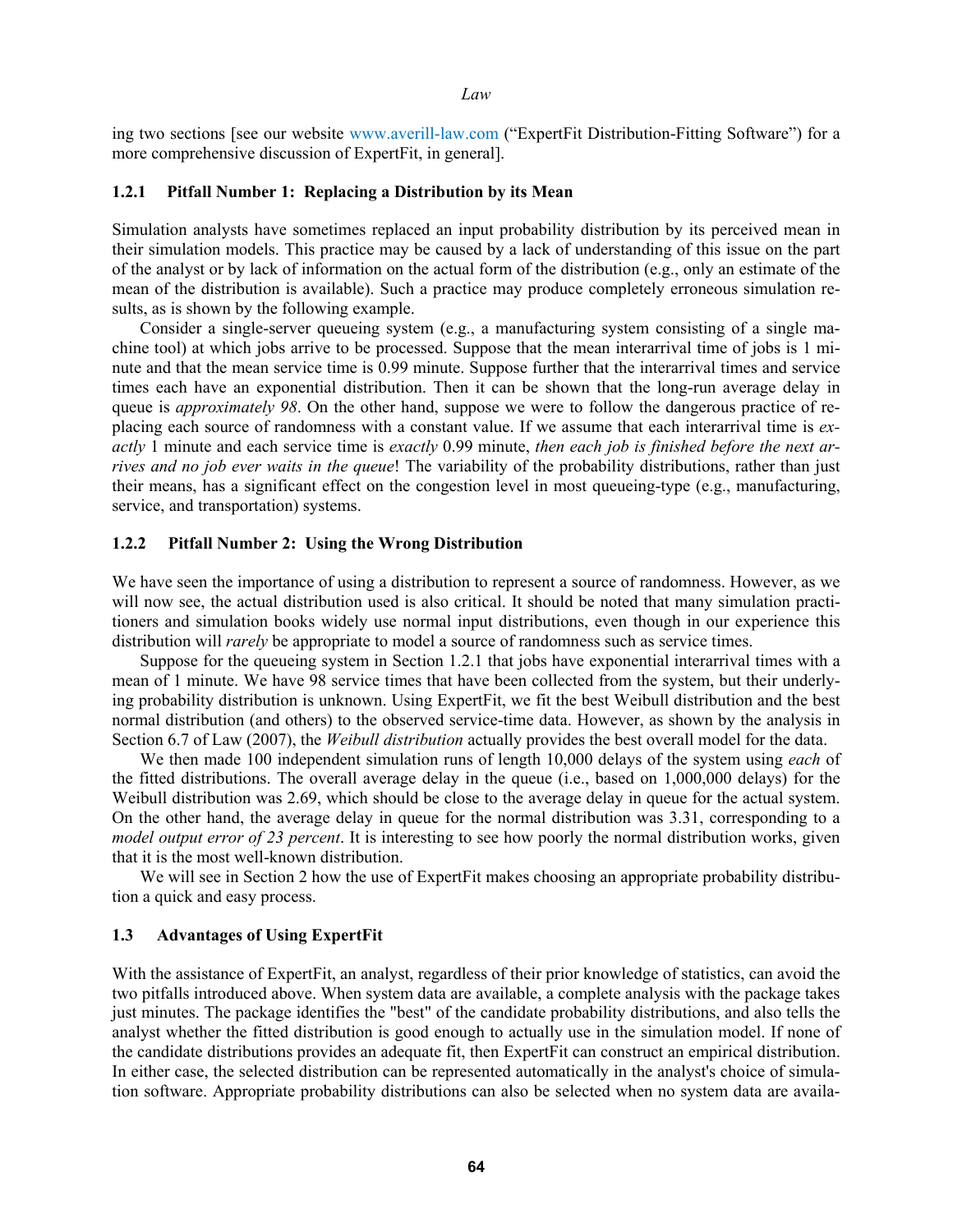ble. For the important case of machine breakdowns, ExpertFit will specify time-to-failure and time-torepair distributions that match the system's behavior, even if the machine is subject to blocking or starving.

#### **2 USING EXPERTFIT WHEN SYSTEM DATA ARE AVAILABLE**

We consider first the case where data are available for the source of randomness to be represented in the simulation model. Our goal is to give an overview of the capabilities of ExpertFit – a demo with a thorough discussion of program operation is available from the author.

We have designed ExpertFit based on our 33 years of research and experience in selecting simulation input distributions to be easy to use but without sacrificing technical correctness. The user interface employs four tabs that are typically used sequentially to perform an analysis. Furthermore, the options in each tab have default settings to promote ease of use. There are many illuminating graphs available and multiple distributions can be plotted on each.

There are two modes of operation that allow the analyst to configure ExpertFit to their particular needs. *Standard Mode* contains features sufficient for 95 percent of all analyses and focuses the user on those features that are really important. *Advanced Mode* contains numerous additional features for the sophisticated user.

ExpertFit has the most extensive documentation in the simulation industry, which includes 450 pages of context-sensitive help for *all* menus and *all* results tables/graphs, an online feature index and tutorials, and a user's guide with eight complete examples.

The first data-analysis tab has options for obtaining the data set and for displaying its characteristics. An analyst can read a data file, manually enter a data set, paste in a data set from the Clipboard, or import a data set from Excel. Once a data set is available, a number of graphical and tabular data summaries can be created, including histograms, sample statistics (e.g., mean, variance, skewness, etc.), and plots designed to assess the independence of the observations.

The data set we have chosen for this example consists of 856 ship-loading times, which were provided to us by a major oil company.

At the second tab distributions are fit to the data set. For the recommended automated-fitting option, ExpertFit fits distributions with a range starting at zero and also distributions whose lower endpoint was estimated from the data itself. These candidate models were then automatically evaluated and the results screen shown in Figure 1 was displayed.

ExpertFit fit and ranked 27 candidate models, with the three best-fitting models and their estimated parameters being displayed on the screen, along with their relative scores. The displayed scores are calculated using a proprietary evaluation scheme that is based on our 33 years of experience and research in this area, including the analysis of 35,000 computer-generated data sets. Results from the heuristics that we have found to be the best indicators of a good model fit are combined and the resulting numerical evaluation is normalized so that 100 indicates the best possible model and 0 indicates the worst possible model. These scores are *comparative* in nature and do not give an overall assessment of the quality of fit. ExpertFit provides a separate "Absolute Evaluation" of the quality of the representation provided by the best-ranked model. This Absolute Evaluation is critical because, perhaps, one third of all data sets are not well represented by a standard theoretical distribution. *Furthermore, ExpertFit is the only software package that provides such a definitive Absolute Evaluation.*

In Figure 1 we see that the log-logistic distribution (with a range starting at zero) is the best model for the ship-loading time data. Furthermore, the Absolute Evaluation is "Good," which indicates that this distribution is good enough to use in a simulation model. Although the log-logistic distribution may be unfamiliar to you, it occurs widely in practice and is easy to use in most simulation packages.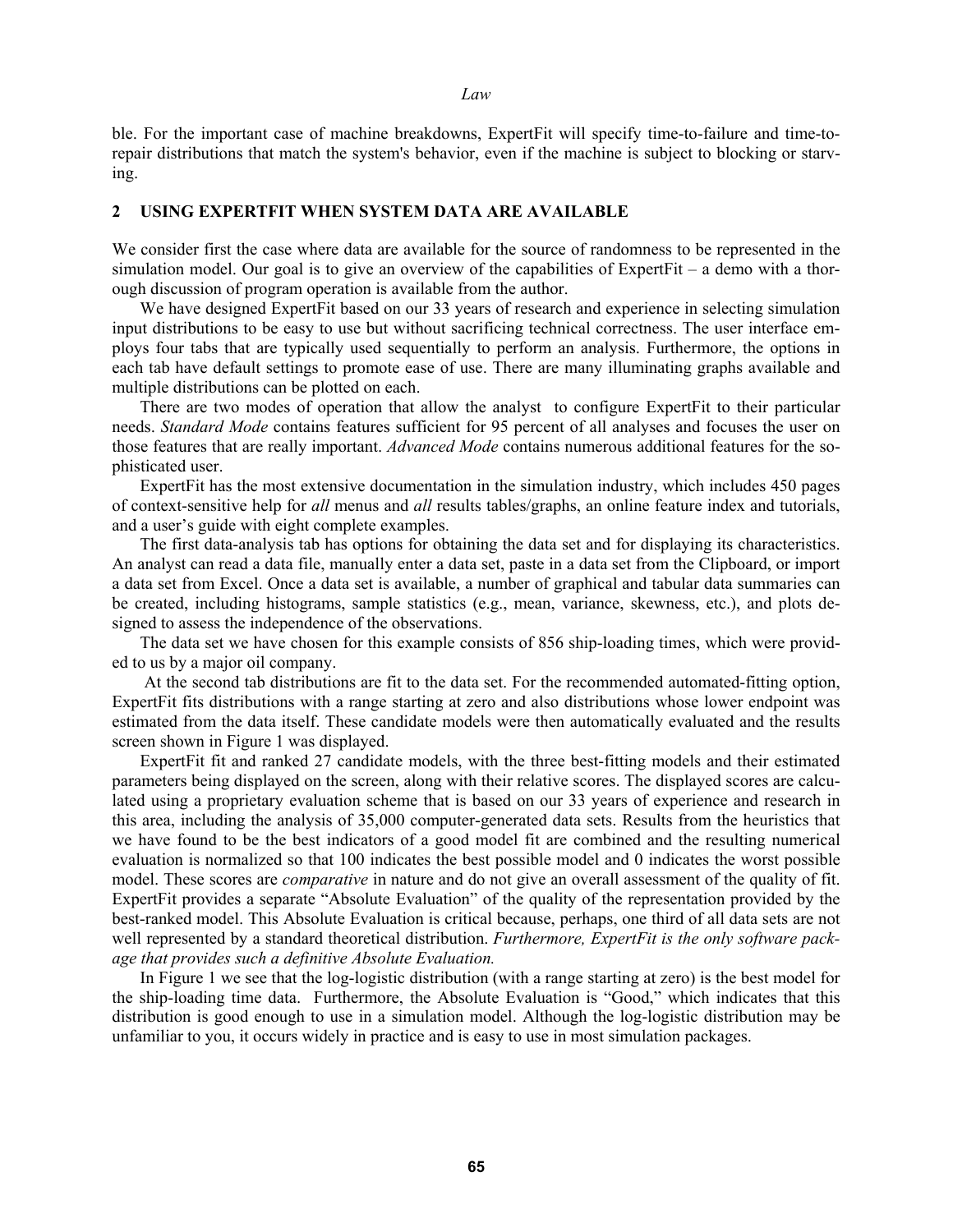| <b>Relative Evaluation of Candidate Models</b>                                                                                       |                     |                   |                                           |                                            |  |  |
|--------------------------------------------------------------------------------------------------------------------------------------|---------------------|-------------------|-------------------------------------------|--------------------------------------------|--|--|
|                                                                                                                                      | Model               | Relative<br>Score | Parameters                                |                                            |  |  |
|                                                                                                                                      | 1 - Log-Logistic    | 100.00            | Location<br>Scale<br>Shape                | 0.00000<br>0.82199<br>8.84087              |  |  |
|                                                                                                                                      | 2 - Pearson Type VI | 91.35             | Location<br>Scale<br>Shape #1<br>Shape #2 | 0.00000<br>0.25314<br>99.97455<br>31.06366 |  |  |
|                                                                                                                                      | 3 - Pearson Type V  | 88.46             | Location<br>Scale<br>Shape                | 0.00000<br>19.18409<br>23.78474            |  |  |
| 27 models are defined with scores between 1.92 and 100.00                                                                            |                     |                   |                                           |                                            |  |  |
| Absolute Evaluation of Model 1 - Log-Logistic                                                                                        |                     |                   |                                           |                                            |  |  |
| Evaluation: Good<br>Suggestion: Additional evaluations using Comparisons Tab might be informative.<br>See Help for more information. |                     |                   |                                           |                                            |  |  |
| Additional Information About Model 1 - Log-logistic                                                                                  |                     |                   |                                           |                                            |  |  |
| "Error" in the model mean<br>$0.00290 = 0.34\%$<br>relative to the sample mean                                                       |                     |                   |                                           |                                            |  |  |

Figure 1: Evaluation of the candidate models for the ship-loading time data

 However, it is generally desirable to confirm the quality of the representation using the third tab. It should also be noted that ExpertFit completed the entire analysis without any further input from the analyst. After automated fitting, the analyst is automatically transferred to the third tab, where the specified models can be compared to the sample to confirm the quality of fit (if additional confirmation is desired). Two of our favorite comparisons are the Density-Histogram Plot and the Distribution-Function-Differences Plot which are shown in Figures 2 and 3, respectively. In the former case, the density function of the log-logistic distribution has been plotted over a histogram of the data (a graphical estimate of the true density function). This plot indicates that the log-logistic distribution is a good model for the observed data. The Distribution-Function-Differences Plot graphs the differences between a sample distribution function (a graphical estimate of the true distribution function) and the distribution function of the log-logistic distribution. Since these vertical differences are small (i.e., within the horizontal error bounds), this also suggests that the log-logistic distribution is a good representation for the data. Note that the third tab also allows the analyst to *correctly* perform goodness-of-fit tests such as the chi-square, Kolmogorov-Smirnov, and Anderson-Darling tests. ExpertFit includes an option in the fourth tab for displaying the representation of the log-logistic distribution using different simulation packages. We show in Figure 4 the representations for four of the simulation packages supported by ExpertFit.

For some data sets, no candidate model provides an adequate representation. In this case we recommend the use of an empirical distribution. Note that ExpertFit allows an empirical distribution to be based on all data values or on a histogram to reduce the information that is needed for specification. We show a histogram-based representation (with 10 intervals) for two simulation packages in Figure 5.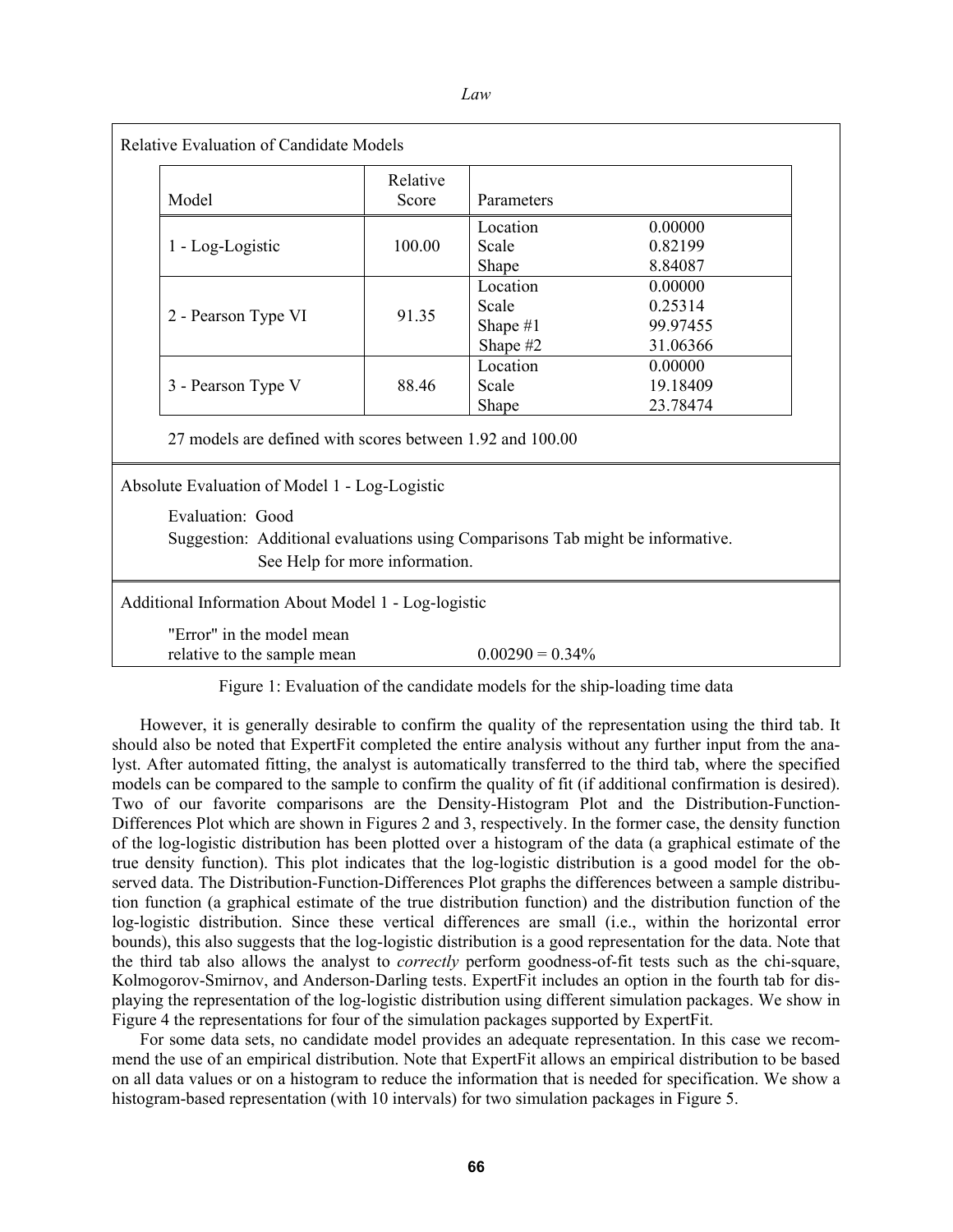

Figure 2: Density-histogram plot for the ship-loading time data

## **3 USING EXPERTFIT WHEN NO DATA ARE AVAILABLE**

Sometimes a simulation analyst must model a source of randomness for which no system data are available. ExpertFit provides two types of analyses for this situation. A general task time (e.g., a service time) can be modeled in ExpertFit by using a triangular, lognormal, or Weibull distribution. In the case of a triangular distribution, the analyst typically specifies the distribution by giving subjective estimates of the minimum, maximum, and most-likely task times.

ExpertFit will also help the analyst specify time-to-failure and time-to-repair distributions for a machine that randomly breaks down. In this case, the analyst gives, for example, subjective estimates for the percentage of time that the machine is operational (e.g., 90 percent) and for the mean repair time.

## **4 NEW FEATURES IN EXPERTFIT**

The following are important new features in Version 8 of ExpertFit:

- The fitting and ranking of probability distributions has been improved.
- An Absolute Evaluation has been added for discrete distributions.
- New plots have been added and existing ones improved.
- Support has been added for AnyLogic and Simio.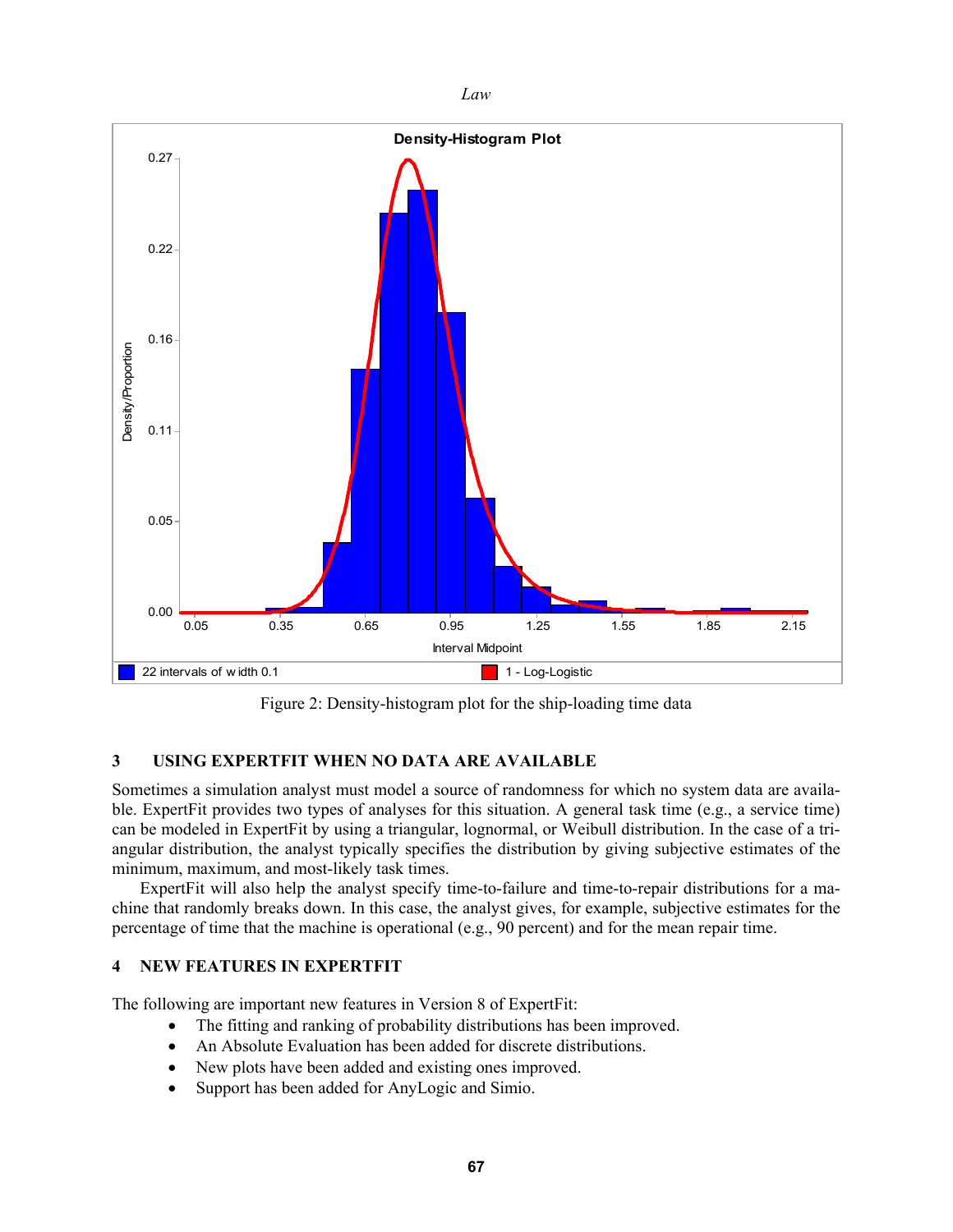



Figure 3: Distribution-Function-Differences Plot for the ship-loading time data

| <b>Simulation Software</b> | Representation                                                        |             |  |
|----------------------------|-----------------------------------------------------------------------|-------------|--|
| ExtendSim                  | Distribution                                                          | LogLogistic |  |
|                            | Scale                                                                 | 0.821990    |  |
|                            | Shape                                                                 | 8.840875    |  |
|                            | Location                                                              | 0.000000    |  |
| Flexsim                    | loglogistic(0.000000, 0.821990, 8.840875, <stream>)</stream>          |             |  |
| ProModel                   | LogLogistic(8.840875, 0.821990, <stream>, 0.000000)</stream>          |             |  |
|                            | (ExpertFit provides the LogLogistic generator as an add-in function.) |             |  |
| Simio                      | Random.LogLogistic(8.840875, 0.821990, <stream>)</stream>             |             |  |

Figure 4: Simulation-software representations for the log-logistic distribution